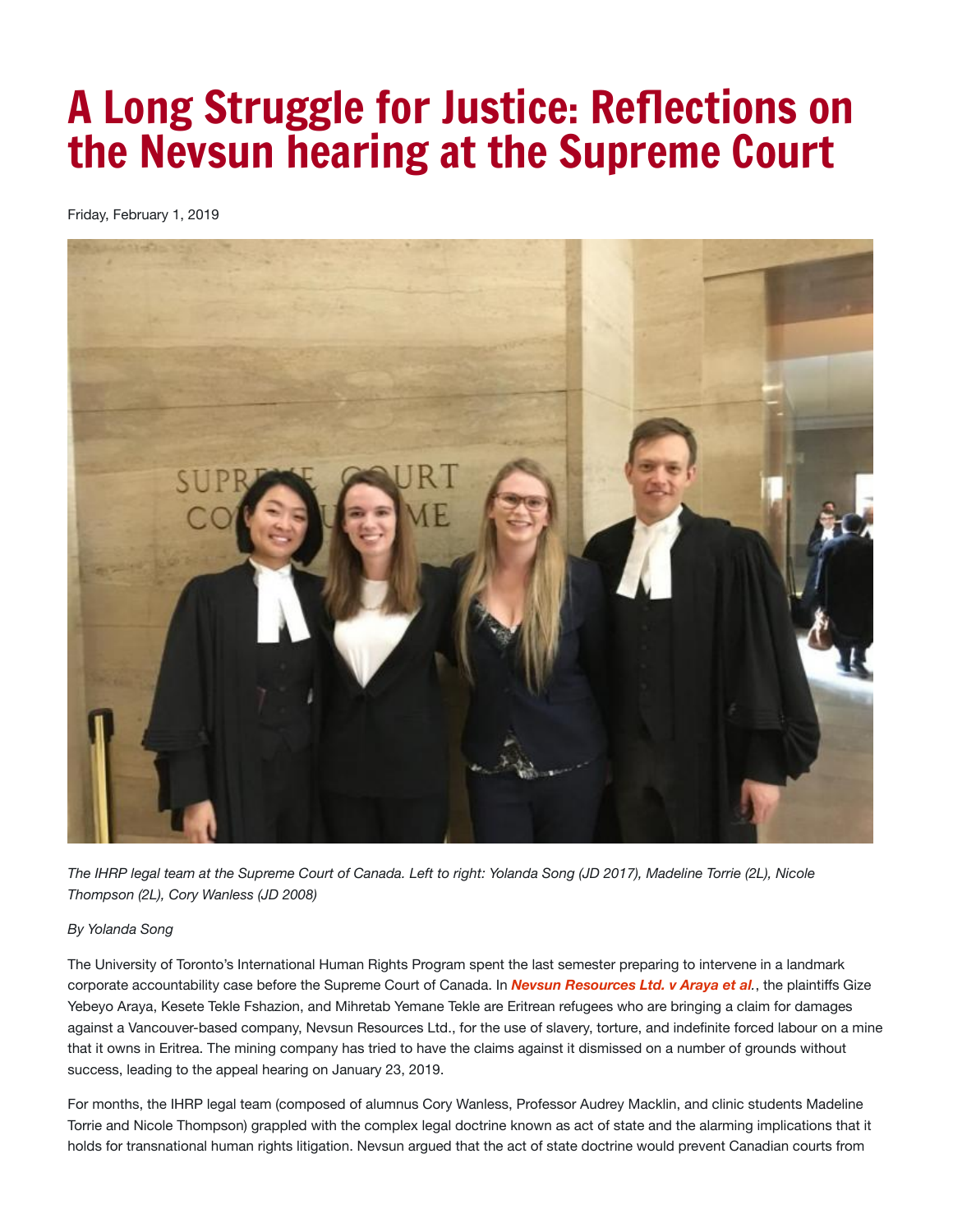judging whether the actions of foreign states in their own territories are wrongful or unlawful. In this case, that would mean dismissing claims against the corporation for its alleged complicity in serious human rights violations committed at the mine by the Eritrean state and military – a result that is clearly incompatible with international human rights law and with basic notions of justice.

On the day of the hearing, I entered the courtroom ready to engage again with the abstract legal principles in issue. Instead, I received a jarring reminder of how practically difficult it is for those who suffer rights violations abroad to obtain justice.

The plaintiffs began this litigation over four years ago and are still fighting simply to access the only adjudicative forum that can realistically hear their case. The battle over *forum non conveniens* is now over, with the lower courts deciding that the proceeding should be heard in British Columbia given the real risk of an unfair trial in Eritrea. Despite accepting this result, Nevsun continued to insist that the BC courts not be permitted to hear the case until a body such as the International Criminal Court[1] or the UN Security Council<sup>[2]</sup> takes action against Eritrea. Such a requirement would impose an insurmountable barrier and eliminate the plaintiffs' agency to vindicate their own fundamental right not to be enslaved. Joe Fiorante, counsel for the plaintiffs, summarized the problem clearly: "If this court bars this case because of the act of state doctrine, there is no other forum. This conduct will never be scrutinized by a truly independent judicial body."

But while the proposition that victims of slavery deserve access to a hearing in the only forum available to them seems obvious, not everyone was receptive. Supreme Court Justice Malcolm Rowe said: "What you're saying is an appeal to morality. 'This is a wrong that must be righted. It cannot be righted anywhere else, therefore it must be righted before the courts of B.C.' I do not accept that as a legal argument. That is a moral argument."

The answer is simple: it is *both*. The right to a remedy is an essential principle of international human rights law, and a core Charter value, as pointed out by the interveners Amnesty International Canada and the International Commission of Jurists. What is the purpose of our system of laws if it develops to block those who have suffered the worst of human rights violations from being heard?

Even if the plaintiffs win this first battle, the process of litigation in Canada is still far from ideal. This very hearing highlighted the disconnect that often exists between the courts and those seeking to obtain justice. With the plaintiffs present, I was conscious of how easily our discussions of sovereignty, comity, and hypothetical international fora could become detached from their own lived experiences – something inevitable at this preliminary stage of the proceedings, when the facts are not being adjudicated. In addition, as one of our students observed, the nature of our adversarial system can be demeaning to individuals who have already suffered horrifying trauma. These men who had been enslaved were made to listen to Nevsun's lawyer – who likely has no firsthand knowledge of the circumstances in Eritrea – repeatedly deny that their experiences were real. As the case moves forward, they will be made to listen to those denials again.

Yet, after more than four years and with a long road ahead, the plaintiffs are still fighting for justice. Their courage and perseverance are a gift to our legal system, which depends on survivors to come forward and stand fast through challenge after challenge in order to develop fairer laws and increased accountability. And those survivors benefit immensely from the dedication, compassion, and support of lawyers and organizations such as those working with the plaintiffs in this case. The IHRP's raison d'être is to train the next generation of human rights defenders, and our job is made easier when we can point our students to the examples set by these survivors and their supporters.

On behalf of myself and the IHRP, I would like to extend a huge thank you to:

- The plaintiffs, Mr. Araya, Mr. Fshazion, and Mr. Tekle;
- The lawyers and organizations working with the plaintiffs, **Joe [Fiorante](https://www.cfmlawyers.ca/people/lawyers/joe-fiorante/)**, **Reidar [Mogerman](https://www.cfmlawyers.ca/people/lawyers/reidar-mogerman/)**, **[James](https://www.linkedin.com/in/jamesyap1/) Yap**, **Jen [Winstanley](https://www.cfmlawyers.ca/people/lawyers/jen-winstanley/)**, **[Nicholas](https://www.siskinds.com/lawyer/nicholas-baker/) Baker**, **Matt [Eisenbrandt](http://www.assassinationofasaint.com/about-the-author/)**, **Amanda [Ghahremani](https://www.linkedin.com/in/aghahremani/)**, and **the Canadian Centre for [International](https://www.ccij.ca/) Justice**;
- Our fellow interveners and their counsel, **EarthRights [International](https://earthrights.org/)**, **the Global [Justice](http://www.law.nyu.edu/academics/clinics/globaljustice-jd) Clinic** at New York University, **Tamara [Morgenthau](https://www.law.berkeley.edu/our-faculty/faculty-profiles/tamara-morgenthau/)**, **Alison [Latimer](https://arvayfinlay.ca/our-lawyers/alison-latimer/)**, **Amnesty [International](https://www.amnesty.ca/) Canada**, **the [International](https://www.icj.org/) Commission of Jurists**, **Paul Champ**, **[Jennifer](https://juristespower.ca/teams/jennifer-klinck/) Klinck**, **[Penelope](https://commonlaw.uottawa.ca/en/people/simons-penelope) Simons**, **[MiningWatch](https://champlaw.ca/lawyers/lawyer/paul-champ) Canada**, **Bruce W. [Johnston](http://tjl.quebec/en/bruce-w-johnston/)**, **[Andrew](https://www.linkedin.com/in/andrewcleland/) Cleland**, **Jean-Marc Lacoucière**, and **Clara [Poissant-Lespérance](http://tjl.quebec/en/jean-marc-lacourciere/)**;
- And last but certainly not least, our own counsel, **Cory [Wanless](https://waddellphillips.ca/lawyer/w-cory-wanless/)** and **[Professor](https://www.law.utoronto.ca/faculty-staff/full-time-faculty/audrey-macklin) Audrey Macklin**.